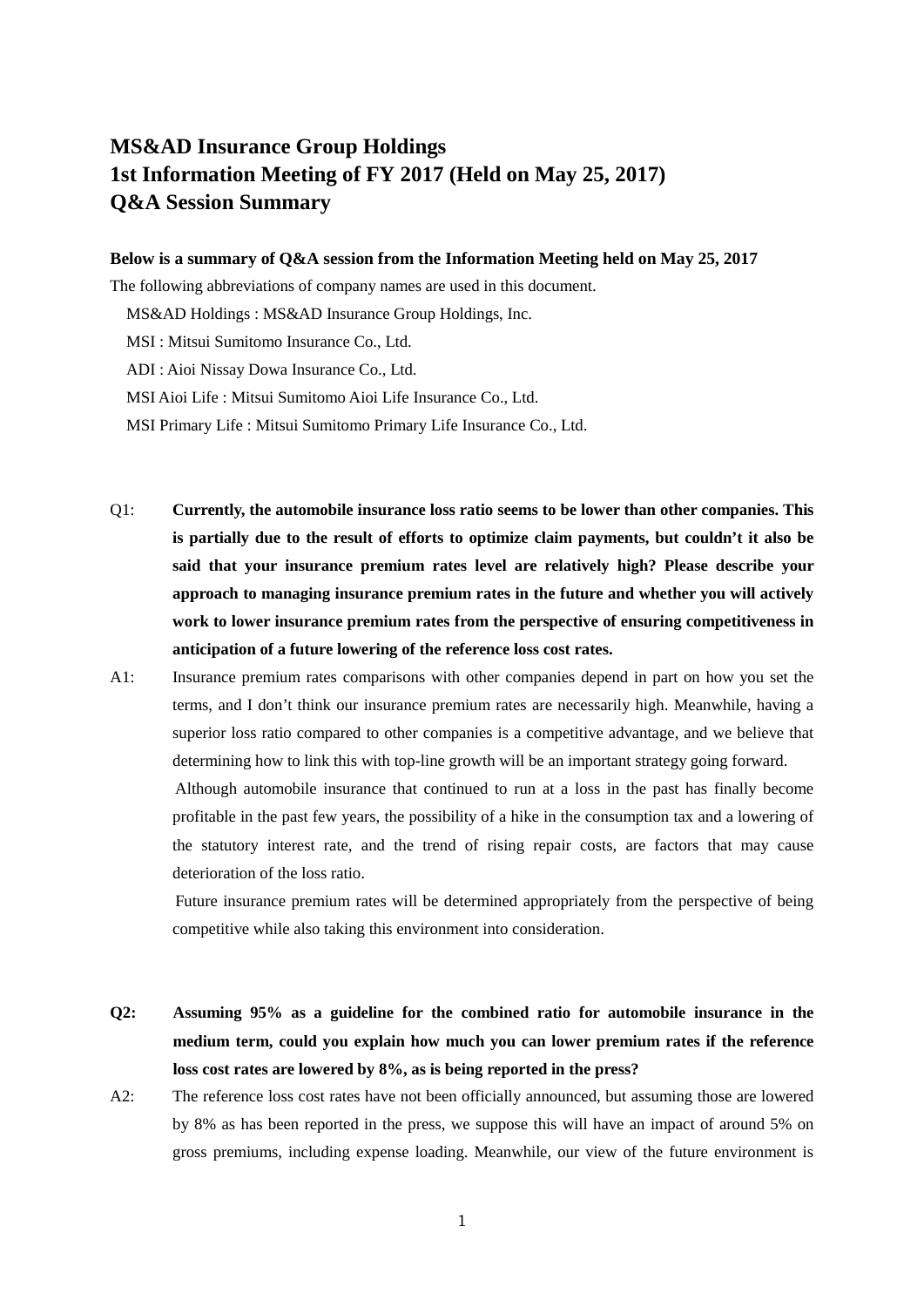that the combined ratio will deteriorate by just under 1% with the hike in consumption tax, and just over 1% with the lowering of the statutory interest rate from 5% to 3%, and rising automobile repair costs also need to be taken into account. In the long term, we see a level of 95% as a guideline, but each company determines insurance premium rates by considering a balance between ensuring earnings and being competitive while taking into account such environmental factors.

### **Q3: Slide 6 shows that you plan to sell PHYD type automobile insurance on and after the second half of 2017, but how do you intend to market this product?**

A3: I cannot discuss the details at this time, but we are basically considering products that are an extension of the joint development of "Tsunagaru" (Connected) Automobile Insurance" by ADI and Toyota, as shown in the materials.

Please understand this initiative as being linked with Toyota Motor's Connected Car strategy.

- **Q4: As shown on Slide 16, profit in fire insurance has been negative, and I think improving profitability in fire insurance is an issue for the domestic non-life insurance business. What elements do you think can be used to improve profitability in the future? Also, will the sale of strategic equity holdings relate in any way with improvement in fire insurance profitability?**
- A4: The ROR perspective, a basic approach to ERM, has probably not been adequately reflected in underwriting and in the setting of insurance premium rates to date, and there were issues with the profitability of commercial fire insurance. Now that ERM is more well-established, we are moving ahead negotiations with customer to conduct appropriate underwriting and set appropriate insurance premium rates, as we conduct ROR management by insurance line and proceed with earnings management based on expected values.

The sale of strategic equity holdings and an improvement in the profitability of fire insurance are not especially related.

- **Q5: You have targeted an expense ratio of below 30% up to now, but this is forecast to rise due to the increase in commission rates in FY2017. Please advise how fast you will achieve the targeted level.**
- A5: The forecast of expense ratio for FY2017 is 32.5% (see slide 18), but falls between 31 and 32% when excluding factors such as the impact on agency commissions from the lowering of the premium of CALI\* and system investments.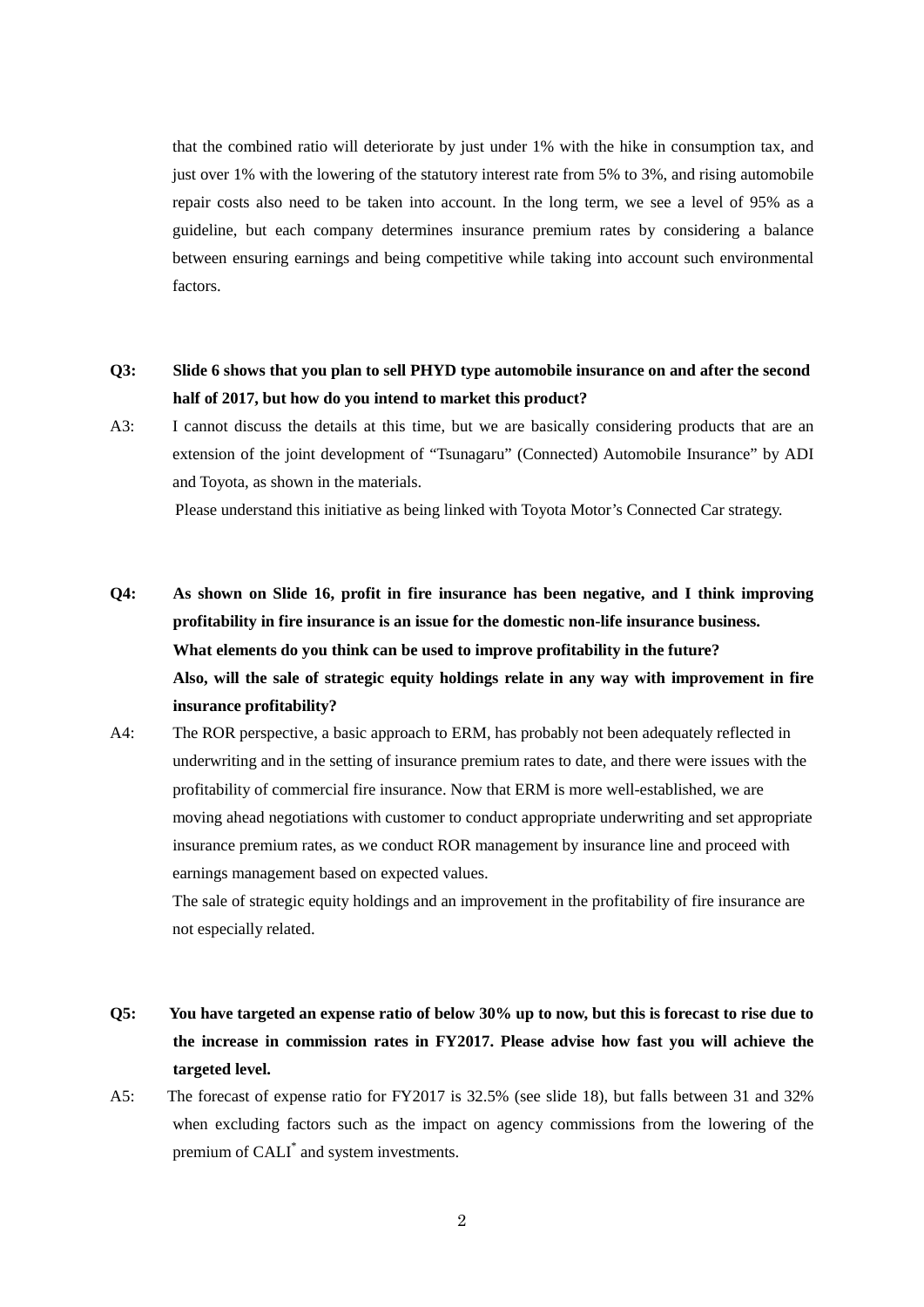In order to join the ranks of global players in terms of cost competitiveness, we believe this needs to be at a level below 30%.

 Meanwhile, failure to make necessary investments corresponding to changes in business models and in risks could lead to a loss of trust if these cause significant obstacles. Because of this, the necessary investments have been brought forward in recent years, and it is necessary to manage expenses on a basis that excludes these costs. In the next medium-term management plan, we would like to show milestones that fall below 30% based on these elements.

\* Because agencies receive a flat commission for Compulsory Automobile Liability Insurance, a lowering of insurance premiums causes the expense ratio to rise.

- **Q6: On Slide 23, the forecast premiums written by MSI Primary Life are shown to be ¥800 billion in FY2017, a 20% decrease from the actual results for FY2016. Dai-ichi Frontier Life Insurance, which is in the same industry, is also forecasting a decrease in revenue. Is it correct to understand that OTC sales of savings-type insurance is facing a difficult environment due to the impact of factors such as the decline in the assumed interest rates of yen-denominated products and the disclosure of sales commissions on foreign currency-denominated products?**
- A6: The impact of the decline in yen interest rates on MSI Primary Life is minor because it mainly handles foreign currency-denominated products.

 We are proceeding to organize and arrange disclosure of sales commissions for each financial institution of sales outsourcers, but disclosure itself has no significant impact on the overall sales. With regard to MSI Primary Life's mainstay products denominated in Australian dollars, exchange rates and interest rates are fluctuating significantly and customers' purchasing preferences are changing according to market levels, so we start each fiscal year with a conservative plan.

Note that due to the expansion of our sales network, including 139 regional banks and Shinkin banks nationwide, to reduce reliance on specific agencies, our sales figures fluctuate less than they did in the past.

#### **Q7: Looking at Slide 61, income levels seem to have fallen in Europe and Asia compared to the original targets. What factors led to this?**

A7: The slowdown in income in Europe and Asia was caused by a combination of natural catastrophes that occurred in locations worldwide, large losses, and the impact of foreign exchange.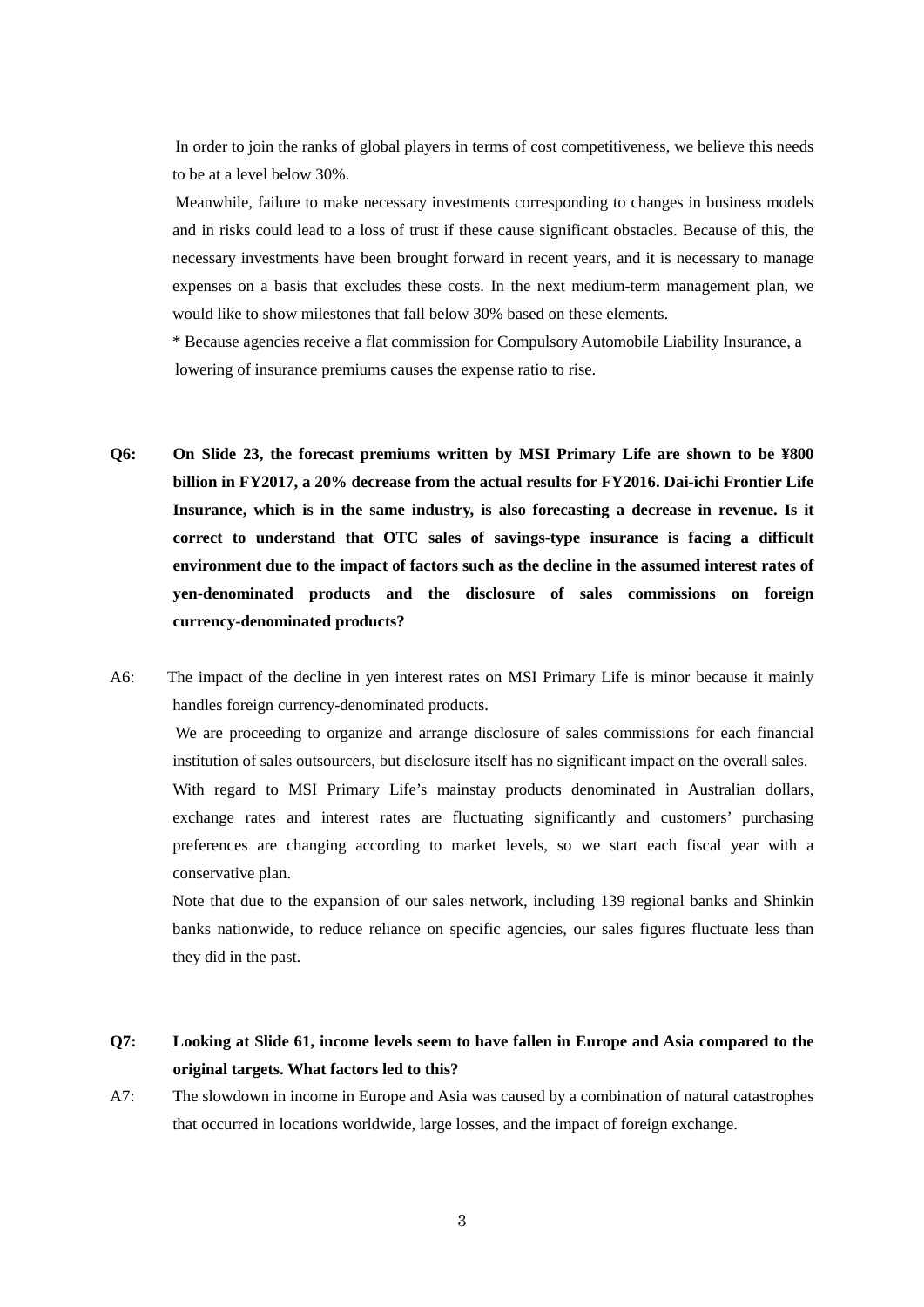- **Q8: Slide 2 indicates that goals to be achieved in the future are for International business to account for 50% of all income. In FY2017, International business accounted for around 20% of Group Core Profit when the impact of the gain on the share exchange at Max Life Insurance is excluded, but could you confirm how you will proceed with overseas expansion, including whether you have plans for another acquisition prior to the next medium-term management plan?**
- A8: Organically, income from International business in Asia is currently at the ¥25 billion level including Asian Life insurance business, but organic growth is expected to bring that to the ¥40 billion level by incorporating the growth bonus in Asia. MS Amlin is forecast to have income of around ¥30 billion in FY2017, but we believe a level of ¥40 billion can be attained by investing in the reinsurance business and actively taking risks.

 Furthermore, ADI is focused on the BIG business and the Toyota Retail business, but it posted a loss of ¥7.5 billion in FY2016. In FY2017, it is expected to improve, with Toyota Retail business making a profit of ¥2 billion because the losses in 2016 were caused by special factors and BIG business is also expected to post a profit in FY2018, and we believe we can expect income of around ¥10 billion in the future. As described above, we can expect income to grow organically by around ¥100 billion.

 In order to raise income from our International business to a higher level, we will need to capture between ¥30 billion and ¥50 billion through new business such as M&A and through capital participation deals.

When implementing M&A deals, although we will be selective by emphasizing affinity of corporate culture, we will make appropriate decisions with a sense of urgency while also seeking the right timing.

- **Q9: I have a question about M&A deals in the International business. Looking at Slide 39, ESR has risen compared to the end of March 2016, and at 195% it is approaching the upper limit of 200% for maintaining the current capital policy. Please explain how much you can spend on M&A deals overseas if you include elements such as selling strategic equity holdings, adjusting shareholder returns, and issuing subordinated bonds.**
- A9: The current capital buffer is just under ¥2,700 billion, and there is a gap of approximately ¥1,800 billion from the ¥900 billion early warning level (lower limit for maintaining the current capital policy). Although the amount will fluctuate, we believe there is room to actively undertake M&A deals even considering the impact on ESR.

We realize that there are various options concerning funding.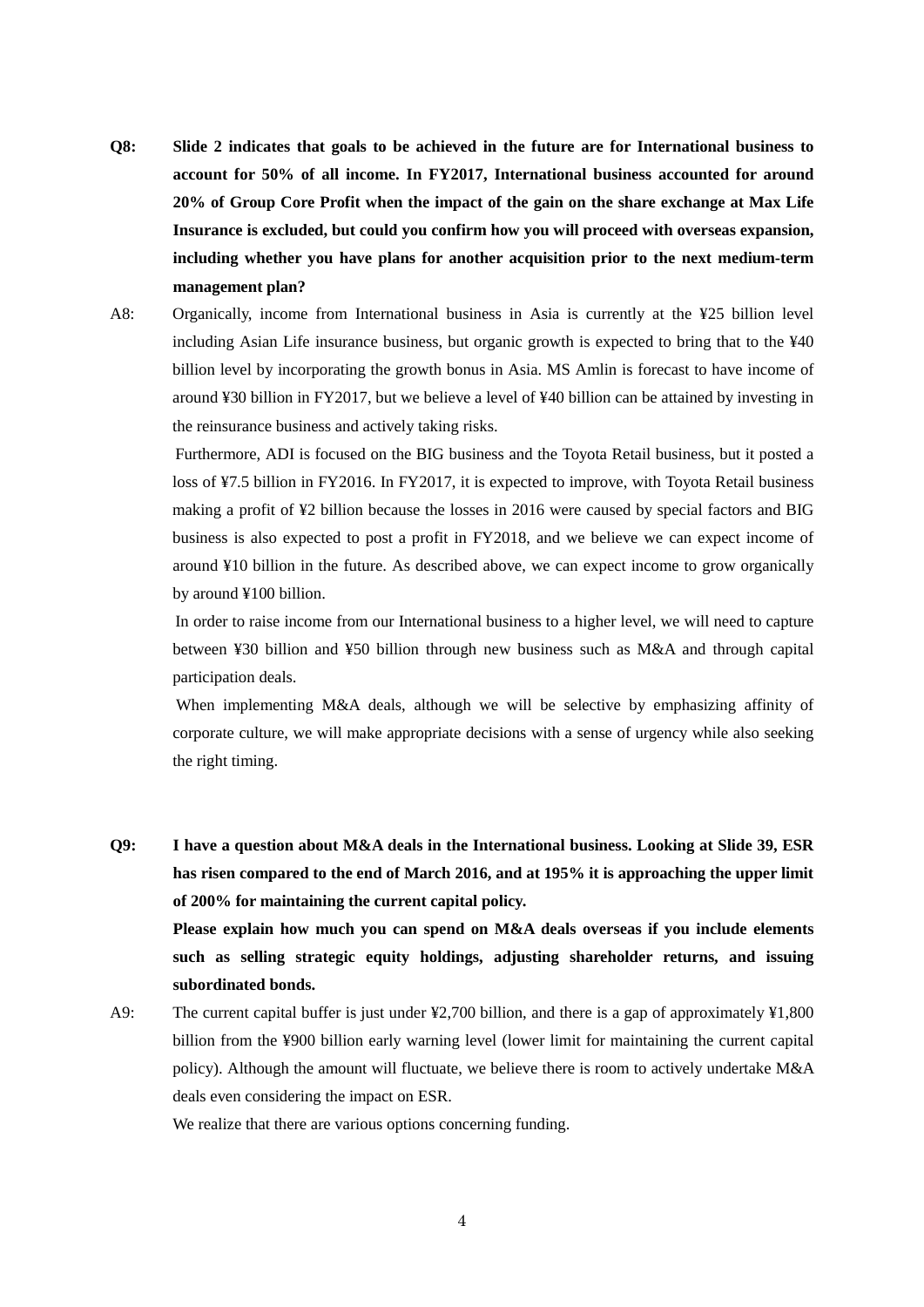- **Q10: Please explain the conditions, including changes within the company, that have given you the confidence to say that "internal harmony" has progressed since acquiring MS Amlin and that you can make M&A deals under \1,000 billion every few years.**
- A10: As we have explained in the past, "affinity of corporate culture" is important in M&A deals, but both the management and employees of MS Amlin have been very compatible partners, which has led to rapid progress in internal harmony, and we are now working toward the creation of synergies. Please understand that this is proceeding smoothly. I think "affinity of corporate culture" will be also an important point when determining whether we can make M&A deals every few years.
- **Q11: A major manufacturer believed to be doing business with your company has been reported to have experienced significant losses. While the amount of impairment and allowance for doubtful accounts cannot be confirmed, could you tell us the balance of your investments and loans in that company?**

**Also, could you give us a general idea of whether the management of major companies have liability insurance?**

A11: Our shareholdings are partially published in the securities report, but I will refrain from commenting on individual transactions. Even if impairments and doubtful accounts occur, please understand that these are managed appropriately and will not have a significant impact on management.

In general, a high proportion of major Japanese companies use D&O insurance covering the liability of directors and officers. I cannot necessarily say whether individual cases will be covered by insurance because it depends on the terms and conditions of each policy.

- **Q12: Your company has been active in selling off strategic equity holdings over the past few years, but you seem to have a higher proportion of strategic equity holdings in relation to adjusted net assets and market capitalization than the other two groups in the same industry. What potential is there for increasing market capitalization by selling strategic equity holdings and diverting the funds to shareholder returns and business investment?**
- A12: The ratio of strategic equity holdings to consolidated total assets is around 12.5%, and we believe it is necessary to lower this to below 10%, a level similar to global insurance companies. As you have pointed out, we have relatively high weight of strategic equity holdings among three Japanese non-life insurance groups, and there is high potential for future sale of these shares. The sales target in the current medium-term management plan has been raised from ¥300 billion to ¥500 billion, and we expect to reach our ¥500 billion target in this fiscal year.